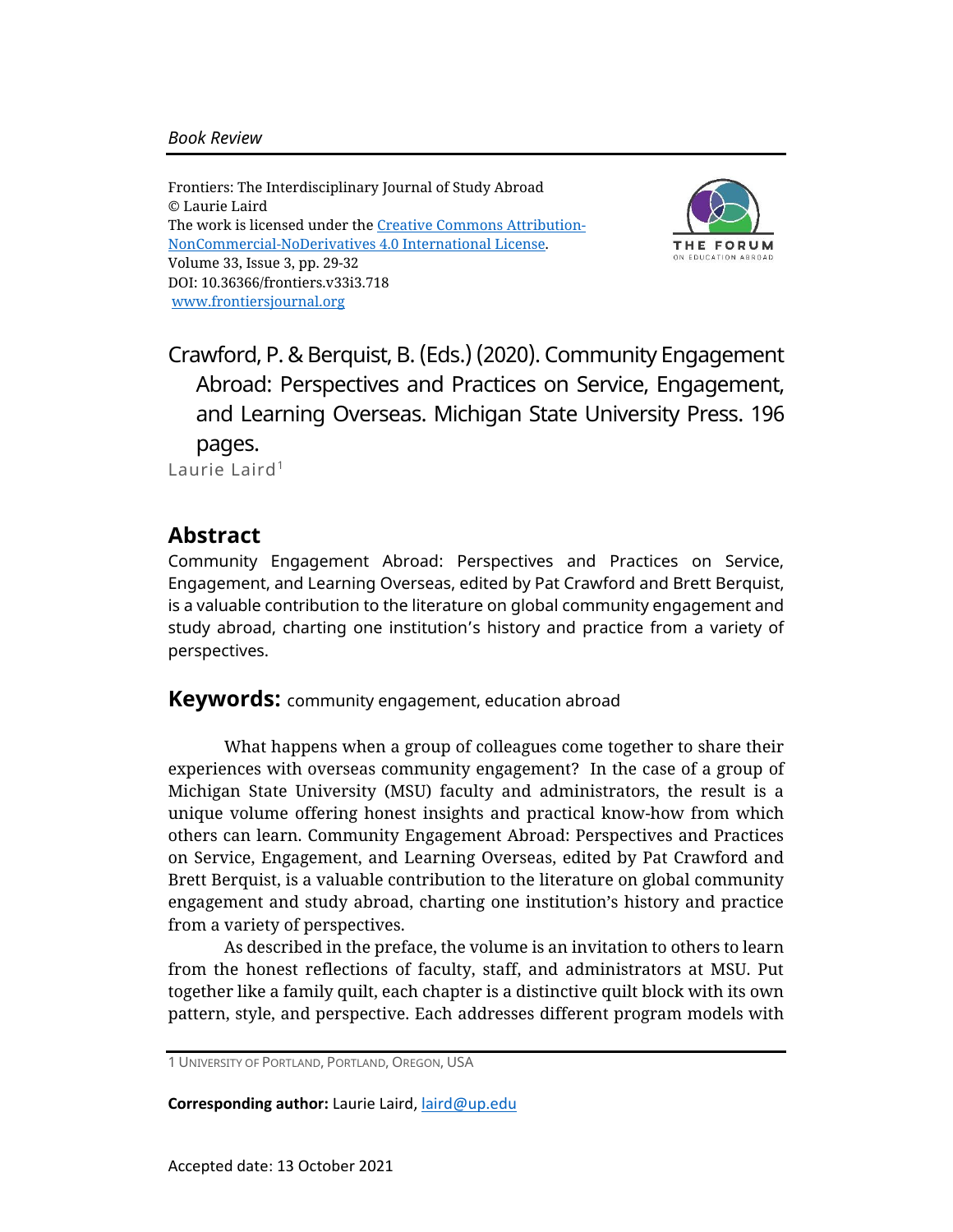programming as reflected in the essays of all 19 contributors.

different goals, in different disciplines, in a variety of geographic locations. Each essay can stand alone, but together they tell a compelling story about the history and evolution of overseas community engagement within one institution. The reader comes away with an appreciation for MSU's commitment to overseas

The volume begins by tracing the path of engaged learning at MSU, as it developed under different leaders and became a university priority and part of the mission of this land-grant institution. This history is followed in Chapter 2 with a useful, but non-exhaustive, review of key literature and research on service-learning and study abroad and, perhaps more importantly, presents a framework for analyzing different kinds of experiential learning programs. Influenced by Lili and John Engle's (2003) taxonomy of study abroad programs, the authors create a grid that identifies low, medium, and high levels of community engagement by identifying 12 different program components (e.g., program length, use of local language, housing, reciprocity with host, sustainability of community partnership, connection to home curriculum, faculty role, etc.). Each program model in the book is located on the chart according to its characteristics. This serves as a useful reference for readers in understanding the level of engagement of the programs cited in the book and provides a way to analyze their own programs as well.

Deep reflection is the common thread that stitches together the subsequent chapters that describe specific programs. Because of the breadth of academic offerings at MSU, the programs discussed in the volume include those intended for medical students and engineers as well as for liberal arts students. The chapter headings highlight a general theme that each specific program addresses. For instance, the co-authors in Chapter 3 describe their program in India, but also explore the challenges of short-term faculty-led programs with limited time in-country. In this chapter and elsewhere the issue of how an institution can support faculty who develop, lead, and sustain global programs is raised. Chapter 7, for example, provides a detailed analysis of a longstanding program in Peru and suggests a way to create structures and practices for program sustainability that honor the foundational work of the faculty and partners who establish programs while giving their successors freedom to grow in new directions.

Chapters 5 and 6 offer examples of two very distinct programs that have emerged from different medical schools at MSU.. These programs stand in sharp contrast in terms of their program components, yet each delivers a transformative learning experience for future health professionals that meets the specific learning outcomes for which it was designed.

Partnerships between universities is the focus in Chapter 4. The discussion of an exchange program with TU Dortmund University in Germany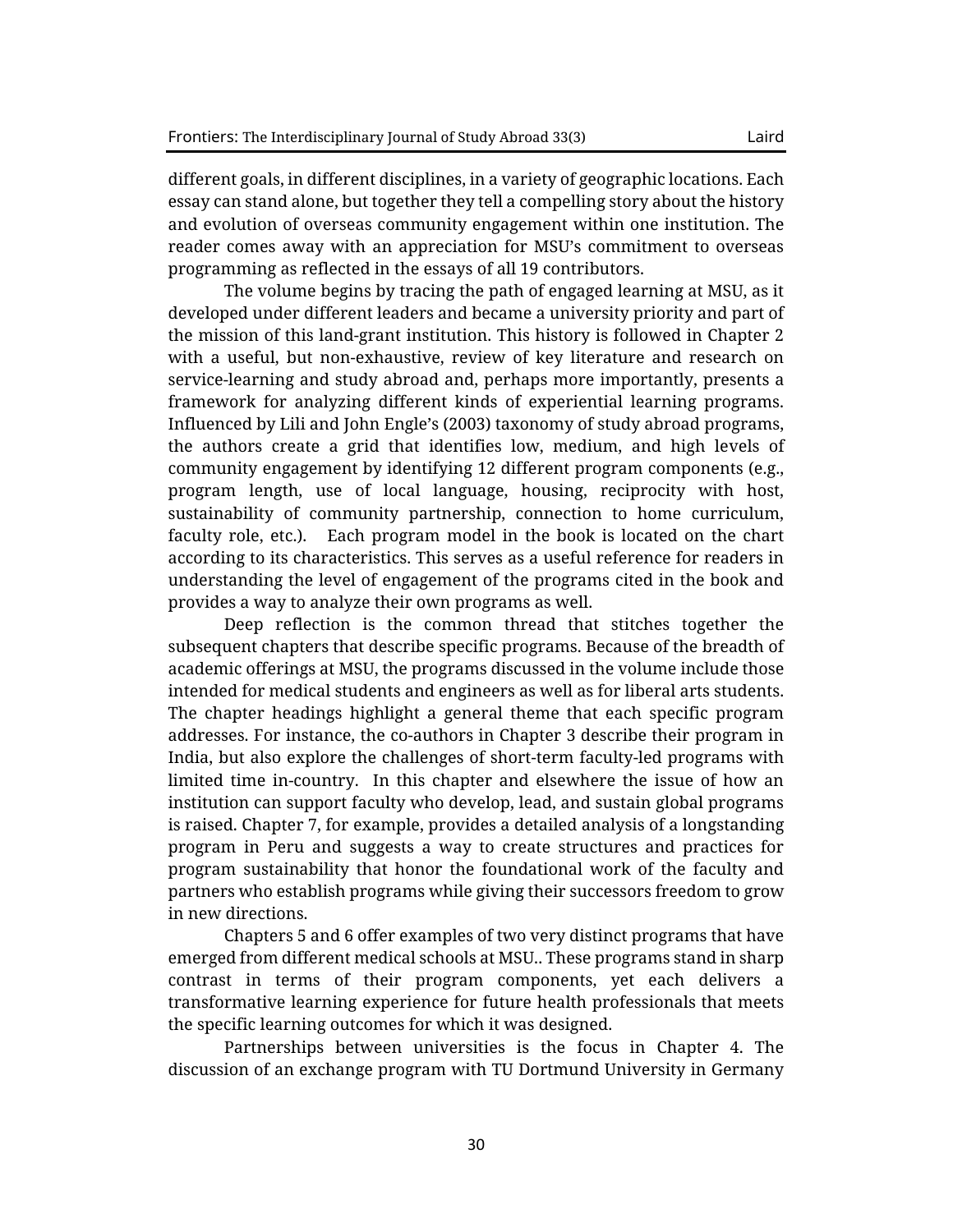for students in urban studies reveals the obstacles and opportunities in student exchange programs.

Chapter 8 takes up the topic of complex partnerships between universities and communities. By applying a partnership model that includes students and residents, the authors critically examine the roles and contributions of all partners to inform program design, preparation, and evaluation. Of particular note is the discussion on the importance of preparing students for the different and sometimes conflicting perspectives of homestay hosts, non-profit partners, and community members on community issues and even the study abroad program itself.

The final chapter examines some hard truths about civic engagement in the study abroad context and the inherent "perplexities, dilemmas, and illusions" one encounters in this work. While not offering answers, the author invites us to seriously engage the ethical implications of global community engagement.

The book's conclusion endeavors to relate the chapters to one another and to bind them together using a theoretical framework with graphic illustrations, which, to this reader at least, seemed overly complex. The narrative summarizing the approach of each chapter's authors, however, was very useful as a conclusion.

This volume set out to be a collaborative effort of MSU faculty and staff colleagues; however, given the very nature of community engagement in higher education, perhaps greater inclusion of student and partner voices could have enhanced this work and further demonstrated their important role as partners in this educational endeavor. While a few chapters included quotes and perspectives from student participants, a co-authored chapter with students would have been a valuable addition. Also, a chapter offering the experience and perspective of a community partner from the Global South could have deepened the conversation, particularly as it relates to building and sustaining partnerships that truly focus on the needs of the community.

Practical and deeply reflective, Community Engagement Abroad reminds us of the value of creating a community of practice and what can come from investing time in understanding the history and evolution of engaged teaching and learning at one institution. Given the siloed nature of academic work, it is heartening to see that gathering an interdisciplinary group of colleagues who are similarly committed to global community engagement can lead to fruitful learning, knowledge-sharing, creative problem-solving, and new scholarship. Readers will come away with an understanding of the complexity of this educational endeavor and perhaps a greater appreciation of its transformative potential as well as its challenges.